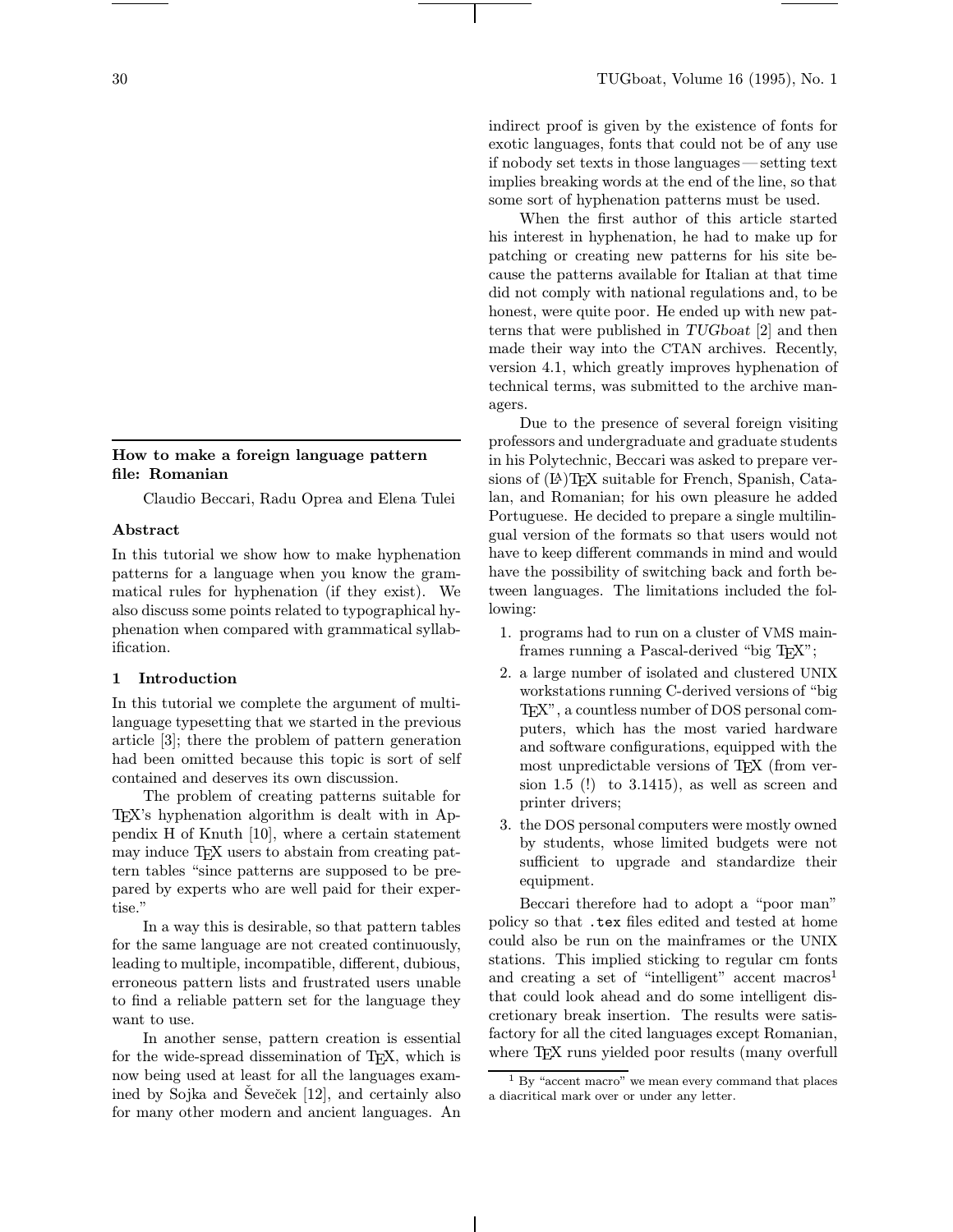and underfull hboxes) with line widths shorter than ca. 100mm.

With the collaboration of the second and third authors (Oprea and Tulei), natives speakers of Romanian, we decided to prepare Romanian hyphenation patterns without being confined to cm fonts, yet still referring to the extended dc or em font setup, according to the Cork encoding (see Beccari, elsewhere in this issue [3]).

The attentive reader may ask himself: "Why didn't they simply retrieve the Romanian patterns that Sojka and Ševeček  $[12]$  mention had been prepared by Malyshev or by Samarin and Urvantsev?" The answer is simple: the articles mentioned in Sojka and Ševeček deal with Russian; the Romanian patterns are only mentioned in passing; Sojka probably got hold of them, but we did not succeed. Moreover, according to Sojka and Seveček, these Romanian patterns make up a very large set (4121 patterns) that requires a trie size of 4599 words, which might be too large for a multilingual  $(E)$ TFX implementation where they are supposed to coexist with six or seven other pattern sets (including the US-English patterns that one cannot do without).

### 2 Grammar vs. typography

Preparing hyphenation patterns for T<sub>EX</sub> is not a simple grammar exercise; one must know the grammatical rules (if they exist and are not too complicated) of the language for which patterns are being prepared, and one must also know the typographical rules valid for the specific country or for a generic good typographical practice in that language.

It is obvious that typographical hyphenation must comply with grammar rules; it is less obvious that the possible hyphen points must not coincide with syllable divisions, but are a subset of the latter. Just to set forth a simple example, in Italian the word idea is syllabified in i-de-a, but typographically this word has no hyphen points;<sup>2</sup> some of (or all) the syllables may show up again when the word is connected with other words, as in dell'idea that is divisible like this: del-l'i-dea.

Syllables and typographic divisions differ in another way; in some when reading their mother language, some people feel uncomfortable if they have to read a word split across a hiatus (that, is a pair of vowels that do not form a diphthong); more generally, they feel uncomfortable if the word fragment that goes to the next line begins with a vowel that does not serve as a semi-consonant; this is not certainly the case in English-speaking countries, where a division such as  $liq$ -uid<sup>3</sup> is not only grammatically correct but also acceptable to the readers—such a division, on the other hand, makes Romance language speakers shiver unpleasantly! With Romance language hyphenation patterns, therefore, vocalic groups should remain undivided, except when semiconsonants are present.

So we have two different concepts, hyphenation and *syllabification*: the former deals with typography, while the latter deals with grammar.

A syllable is a word fragment that contains at least one vowel or equivalent sound; speakers of the language should be able to pronounce it as an isolated utterance; the set of vowels, diphthongs and triphthongs of a language is specific to that language. Sometimes we are astonished when we see foreign words that apparently do not contain any vowels; this is due to the way we are used to classifying the letters of our alphabet, but there is no doubt that in several Slavic languages the letter r plays the rôle of a vowel ( $\check{c}rn$  'black', smrt 'death', Trst 'Trieste').

The consonants on either side of such sounds may belong to the left or to the right syllable, depending on various rules and the acceptability of pronouncing consonantic clusters by native speakers of a specific language; however, etymological rules may alter this kind of division, which explains why syllabification rules are so different in different languages.

Unluckily T<sub>E</sub>X has no notion of vowels and consonants, so that one cannot rely on the fact that no (incorrect) breakpoints are executed that isolate groups of consonants; in fact, if you ask TEX to show the hyphen points for *comparands*, for example, while English is the default language, you get com-para-nds, which is clearly wrong.

Another point, valid for every language, is the existence of syllabification rules; we dare say that these rules exist for every official language, but what about dialects or regional unofficial languages? It is quite likely that the latter completely lack a standard and recognized set of grammatical rules, and that the language variety might change from village to village both in spelling and word usage. But if you must write a report on philological research dealing

<sup>2</sup> For the moment, let us skip the question of minimum length of the first and last "typographical" word fragments, that TEX deals with the values stored into the internal \lefthyphenmin and \righthyphenmin.

US hyphenation verified in the Webster dictionary. UK hyphenation, as given by TEX by means of the pattern file UKhyphen.tex, is 'li-quid'. Although the UK hyphenation file is huge (55 860 bytes, 8527 patterns, 10 995 trie memory words, 224 ops), it hyphenates the words reported in Appendix H of The TEXbook in a funny way.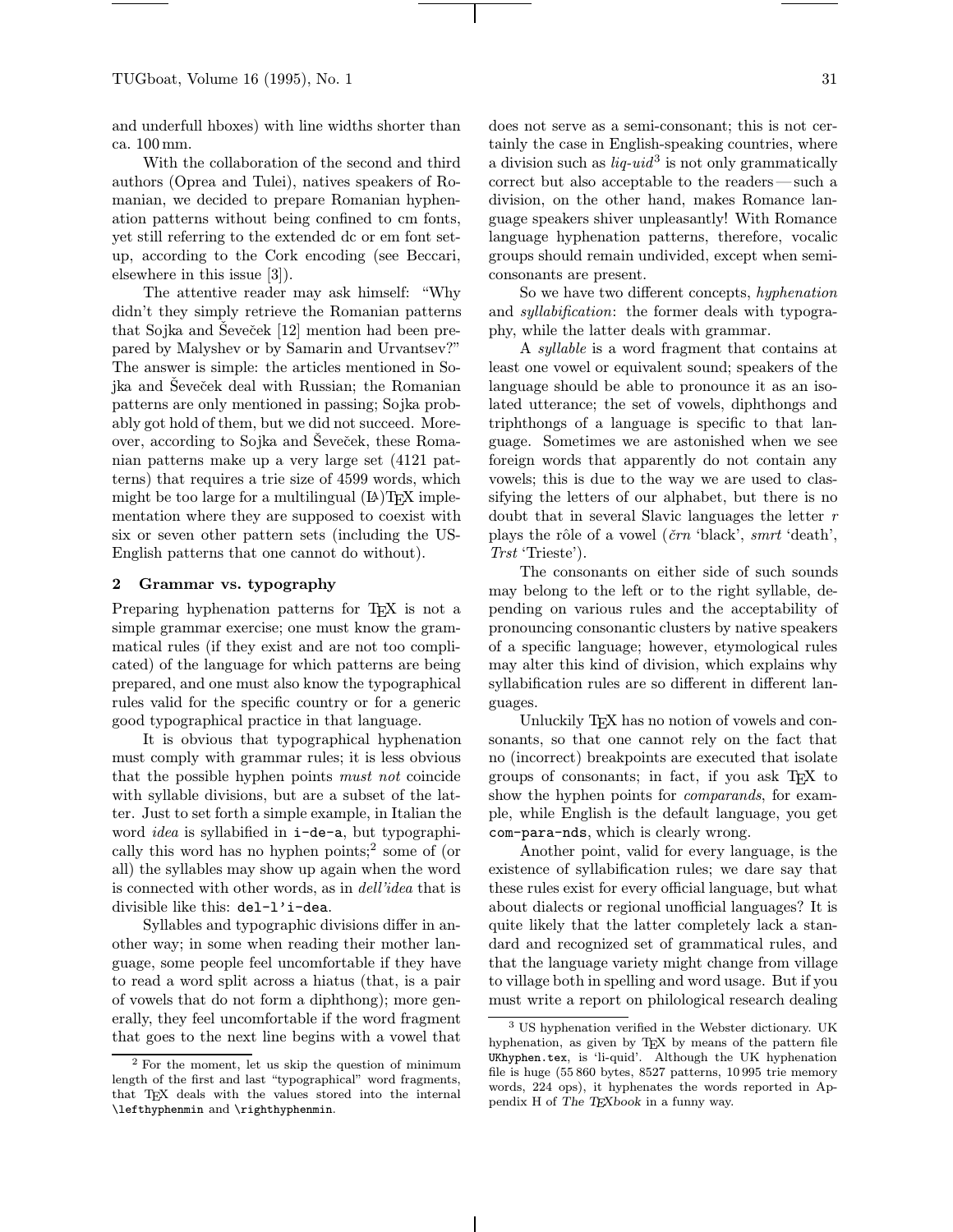with such languages, you probably need to set many specimens of text, which means that you need patterns for these languages also.

But even if we examine only official languages, such rules, in particular those regarding syllabification, might be too complicated or might refer to word stress. In the case of complicated rules, the following statement holds true:

too complicated rules = no rules

As for word stress, T<sub>E</sub>X (or any other program that deals with words instead of numbers) does not know anything about stress, so that it cannot take it into account for hyphenation purposes.

In English (US and UK alike) the rules are quite complicated and refer to stress; the example shown by Knuth in Appendix H of The TEXbook regarding the word record is typical: the stress is different whether the word is used as a noun or as a verb, therefore the syllabification turns out to be rec-ord or re-cord! There is no simple way to get around these situations.

Another crucial point is the question of compound words, and prefixes and suffixes. Compound words should preferably be divided at word boundaries, while prefixes and suffixes may be treated in different ways in different languages.

In some languages compound words are very frequent; in other languages, although compound words exist, "compound concepts" are expressed without agglutination—the building of long and complicated compound words from many smaller ones—a feature of Germanic languages. Romance languages prefer constructions that make use of conjunctions and prepositions; English is different yet again, often putting together sequences of words that form a "compound concept" without "gluing" them to one another. For example, in English you have the compound list "manufacturing systems engineering" that in French becomes the prepositional phrase "genie des systèmes de fabrication". In any case, compound words are typical of the jargon found in chemistry, regardless of language, and, no doubt, since chemical names tend to be very long, they should be divided on the word boundaries rather than on syllable boundaries.

Prefixes and suffixes are generally treated in two different ways in different languages: prefixed and suffixed words must be divided according to their etymology, or they may be treated as regular common words, disregarding the presence of prefixes and suffixes. Italian and Portuguese belong to the second class, where prefixes and suffixes may be ignored, while most other languages require etymological division—Romanian belongs to this class.

Another problem with some languages is the fact that hyphenated words change spelling compared to when they are undivided; in German, for example, the orthographic sequence  $ck$  often gets hyphenated into k-k.

All these problems offer the willing pattern creator two alternatives: process a language dictionary with patgen or do everything by hand.

patgen is a program created by Liang for use with T<sub>EX</sub> (documentation available from CTAN). You have to feed the program with a large set of hyphenated words (several thousand words) and it will produce the hyphenation patterns that TEX requires. Producing patterns this way is time consuming because you need to create a large file of hyphenated words absolutely without error (either in spelling or hyphenation), but it is the only practicable way when dealing with languages for which the no rules statement applies. And this statement must be extended to all languages where stress plays an important rôle in syllabification, and where prefixes and suffixes must be divided automatically, according to etymology.

#### 3 Mute vowels

Some languages—French for instance—have mute vowels; that is, vowels that are not pronounced, or are pronounced in an indistinct way. According to grammar rules, these vowels may produce a syllable, but typographic practice avoids splitting words which would leave a mute vowel to start the new line, especially if this happens on the last syllable. For French hyphenation patterns, M. Ferguson [9] explicitly inhibited hyphenation for all mute endings. This is another instance where syllabification and hyphenation are in contrast: if patterns are generated via patgen, the syllabified list of words fed to the program must take hyphenation breaks at mute vowels into account.

In any event, we want to stress the point that the word fragments obtained through the process of hyphenation are less than or equal to the number of syllables the word contains. There is no point in measuring hyphenation algorithm performance by counting the number of breakpoints it misses<sup>4</sup> (with a chosen word list), because the point is to measure the number of wrong breakpoints it produces. The

<sup>4</sup> Unless the algorithm is so poor that it misses most breakpoints!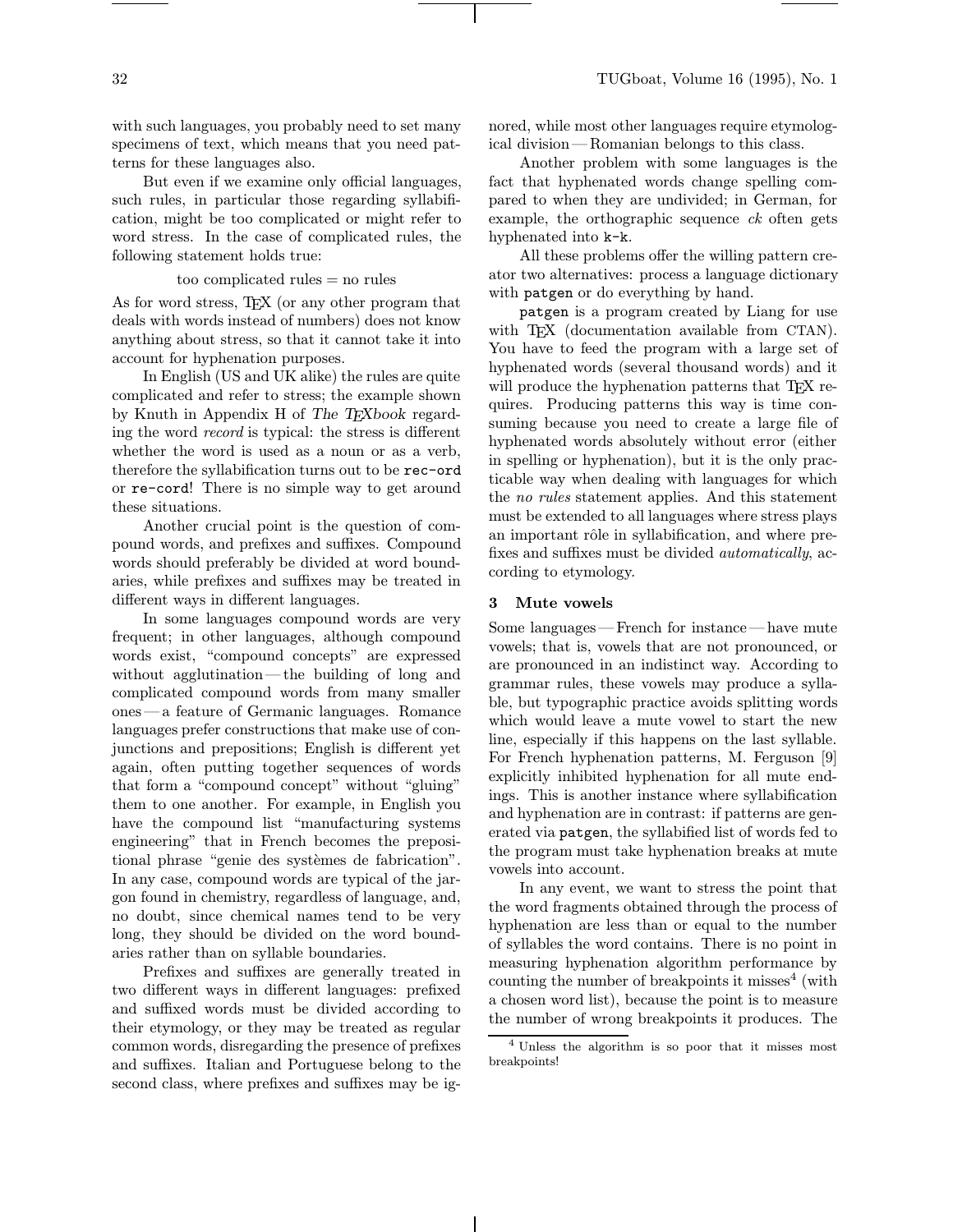best algorithm should produce no incorrect breakpoints (obviously) but apparently this is not achievable with any algorithm.

Beccari's pattern list for Italian ithyph.tex, version 3.5, was supposed to correctly hyphenate all Italian words; after additional checking with dictionaries created by L. Bianchi [6], a version 4.0 had to be produced, in spite of the fact that hundreds of people at his site had used the patterns and no one had ever found an incorrect breakpoint.

### 4 Compound words

patgen can also produce patterns for division of compound words, but the pattern list may become extremely complicated, and since compound technical words are continuously being created, any pattern list becomes obsolete the very moment it is created. We are of the opinion that it is too exacting a request that a computer program provide a complete, fast, accurate, and reliable algorithm suitable for every language and every situation. Some type of manual intervention is therefore necessary; below are some options which have proven useful to us.

 $(L)$ T<sub>E</sub>X offers the macro  $\setminus$ - that allows hyphenation in specific points. If you use  $\setminus$ - within a word, this word can be hyphenated at that and only that position.<sup>5</sup>

Another macro with more flexibility is shown below:

# \def\hz{\nobreak\hskip0pt \relax} \def\allowhyphens{\hz\-\hz}

This new definition allows you to insert a discretionary break without inhibiting hyphenation in the rest of the word. The only drawback to such a definition is that the name is too long. German T<sub>E</sub>X users get around this problem by making the double quote character " active. Its definition is quite complicated because it has to do a lot of things in different circumstances with a minimum of keyboarding: the double quote prefixed to a vowel inserts the umlaut (dieresis), while prefixed to certain consonants it inserts the appropriate \discretionary command (for example, "ck expands to

## \discretionary{k-}{k}{ck}

plus no breaks or zero skips to allow hyphenation in the rest of the word). Among other things, the double quote character can change "- into the "soft" discretionary break obtained via \allowhyphens, defined above.

Active characters are no problem, provided you add them to the lists of special characters whose "activity' or "specialness" is turned off when you go into verbatim mode. But it is a shame that all the standard input characters obtainable with a US keyboard have already been used for special T<sub>EX</sub> purposes.

In fact we would have preferred that a single character be used in place of the control sequence \allowhyphens, so as to speed up keyboarding. Moreover, when using dc fonts, it should be possible to refer to character "17 (called a compound word marker). If such a character could be included within the hyphenation patterns, and if it could be easily inserted into the TFX input file, much keybording could be saved. Unfortunately the character belongs to the set of the "illegal" ones that  $(L)$ TEX refuses to read.

For a while, Beccari (compare [2]) used the underscore \_ as the single-character command, but other TEXies at his site were so used to using the underscore for other purposes (for example in file names) that his choice was doomed to failure; he had to delete the definition in order to avoid continuous quarreling with his colleagues.

In any case—call it "-, \allowhyphens, or \_this macro is suitable for separating prefixes, not for compound words, whose division should take precedence over syllable division; see the discussion in Sojka and Seveček [12]. This question of marking the boundaries of compound words is still an open one, and we hope that the L<sup>AT</sup>FX3 team finds a suitable solution.

#### 5 Patterns

According to Appendix H of The T<sub>E</sub>Xbook, a pattern is a sequence of lowercase alphabetic letters (and characters of category 12, "other") separated by digits.<sup>6</sup> The meaning of the digits  $d_i$  and the letters  $l_i$  is as follows: the pattern  $d_1l_1d_2l_2\cdots l_{n-1}d_n$ implies that if the sequence of letters  $l_1l_2\cdots l_{n-1}$  appears in a word, the hyphenation "weights" between such letters are  $d_1, d_2, \ldots, d_n$ , where odd digits allow hyphenation, even digits inhibit hyphenation and, if two or more (different) patterns specify different weights between the same letters, the highest digit prevails. The digit 0, being the smallest, is optional and may generally be omitted.

A pattern list is a sequence of different patterns separated by spaces (or single end-of-line marks) as if they were words of a single paragraph given as arguments to the \patterns primitive command.

 $5$  Unless you have put several discretionary  $\$ - breaks in the same word.

 $6$  The special sign " $\cdot$ " marks the beginning or end of a word.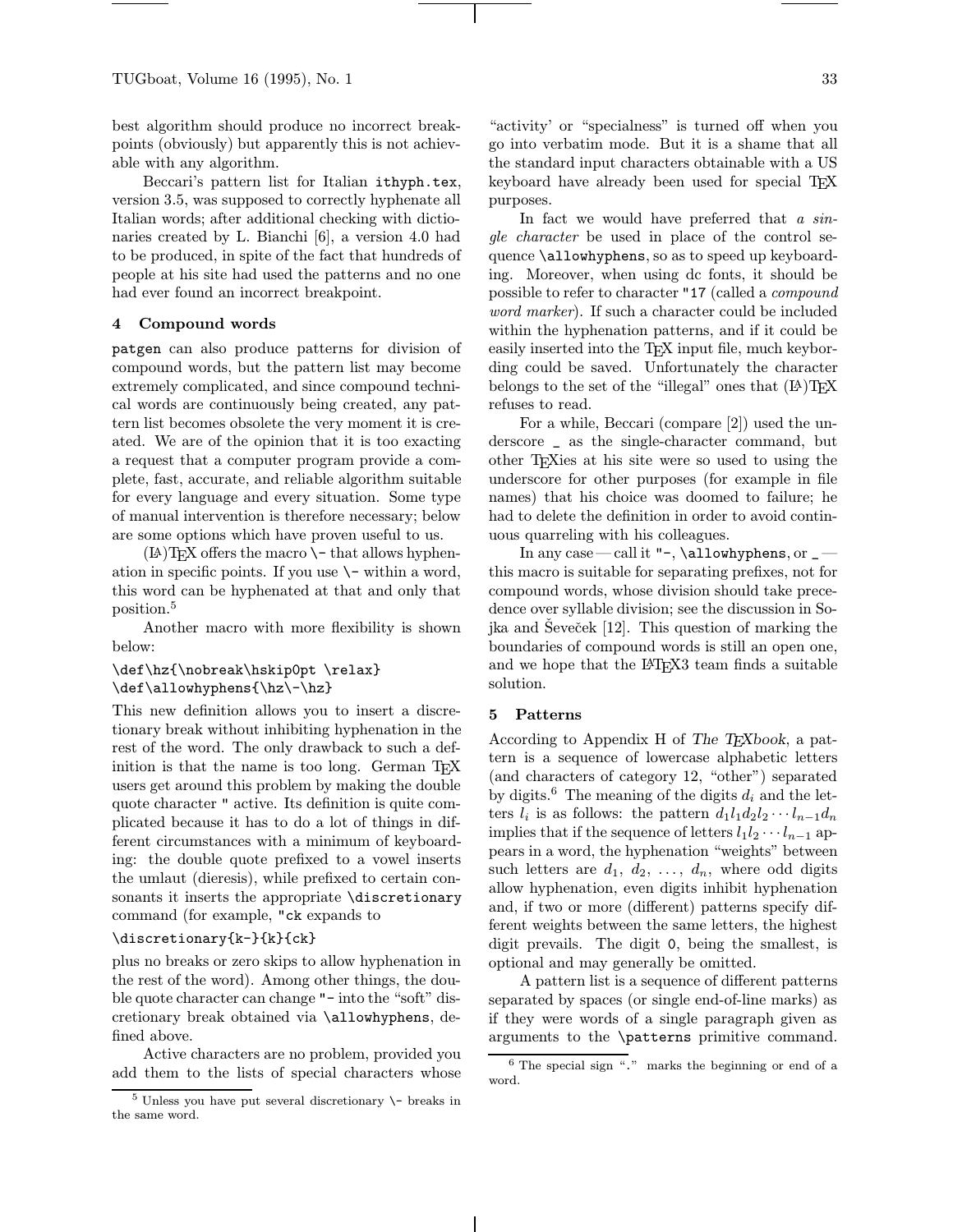When extended characters are used, the patterns may contain control sequences, but these are restricted to those that expand to single characters. If you use the technique outlined in Beccari [3], you will have no problems, even if you use the standard (LA)TEX accent macros; just remember to put a digit (possibly 0) after the control sequences that map to standard characters—i.e. \oe, \ae, \aa, \o, \ss, and l.

## 6 Hyphenation exception lists

TEX can do an excellent job hyphenating words in a particular language but it is not perfect, because every language uses words borrowed from other languages or created with foreign roots and local endings. In some instances, especially when patterns are generated with patgen, unusual words may have been omitted from the list fed to patgen so that these words might get hyphenated incorrectly.

These exceptions can be addressed by using "hyphenation exception lists", one for each language, that consists of space-delimited hyphenated words given as arguments to the \hyphenation primitive. Originally Knuth prepared a list of 14 exceptions for English, but several years of usage have produced a continuously growing list of exceptions that is maintained in the CTAN archives. On this subject it is interesting to read the words by B. Beeton that accompany the 1992 US English exception log [4].

We are of the opinion that exception lists should be avoided as much as possible, at least for those languages with patterns made by hand: if manual creation was possible, it means that the syllabification rules were simple enough to consider most, if not all, normal situations. Hyphenation exception lists then become useful only in specific documents where unusual words are used:—first and/or family names, foreign toponyms, chemical compound names, and the like. The one exception to this seems to be English: while the number of hyphenation rules would seem to argue that the manual approach could not be considered reasonable, the language is widely used and a manually-prepared hyphenation exception log is regularly maintained and updated.

In most other languages hyphenation exception lists could become too difficult to create, especially if such languages are flexive.<sup>7</sup> With such languages and all Romance languages belong to this class the conjugation of a verb might include from 60 to 80 different forms, so that if an exception involves the stem of a verb, some 60 to 80 different entries must be made in the \hyphenation list for that one verb.

As a concluding remark it is worth noting that the patterns inserted via the \patterns command are static: once they have been processed by initex, you cannot change them, unless you create a new format. Hyphenation exceptions introduced via the \hyphenation command are dynamic, and you can add new exceptions at any point in your compuscript. Any new exception gets added to the list valid for the current language, and if a word is entered twice (supposedly with different hyphen points) the last one is the one TEX uses. Hyphenation exceptions are global and are not limited by group delimiters.

### 7 TEX hyphenation mechanism

TEX's hyphenation mechanism consists in examining each word to find if it appears in the \hyphenation argument of the current language; if so, it hyphenates the word accordingly; otherwise, it examines all possible patterns for dividing the word, patterns that must appear in the pattern list for the current language. This done, it compares and saves the highest digits that the several patterns have produced between the same pairs of letters, and inserts (implicit) discretionary breaks where odd digits appear.

To tell the whole truth, TEX actually does not insert such discretionary breaks before a certain number of letters from the beginning of the word and after another (possibly different) number of letters from the end; with version 3.xx of TEX, such numbers, call them  $\lambda$  and  $\rho$  respectively, can be set with the commands

### $\left\{\text{lefthyphenmin} = \lambda\right\}$

### $\rightarrow$   $\alpha$  =  $\rho$

With US English, the default values are  $\lambda = 2$ and  $\rho = 3$ , but for UK English, the left limit is  $\lambda = 3$ ; for Italian, where there are no mute vowels, it is correct to put  $\lambda = 2$  and  $\rho = 2$ , although, if the line width is sufficiently large,  $\lambda = 3$  and  $\rho = 3$  is more elegant. These two numbers, therefore, relate to the

<sup>7</sup> 'Flexive' describes languages where nouns, adjectives and verbs have different forms (or spellings, if you wish) to show additional elements of meaning: singular or plural, masculine or feminine, case (nominative, accusative, etc., as in Latin) for nouns and/or adjectives, and the many forms due to verb conjugation.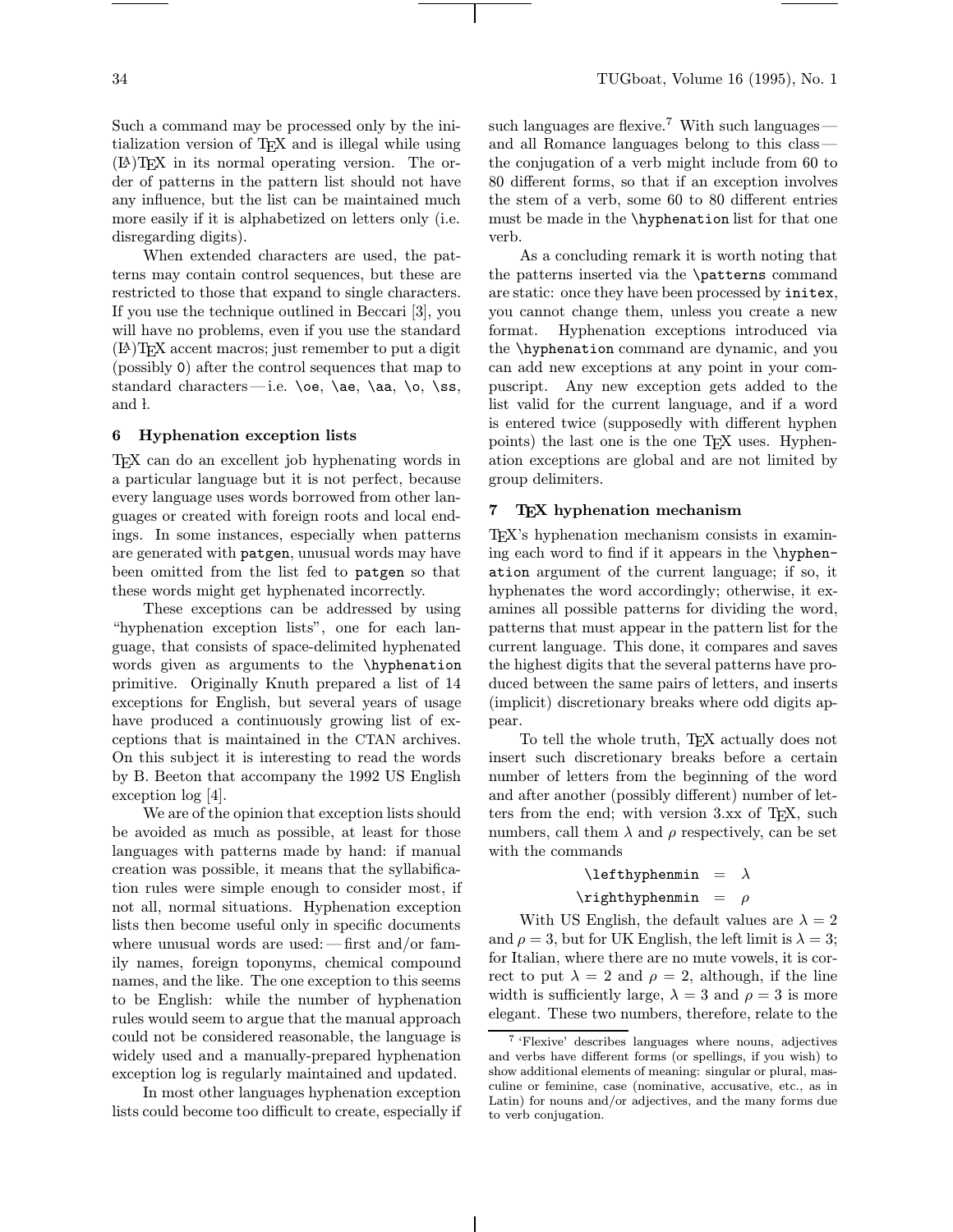typographic style, not to the hyphenation mechanism, and may be varied according to individual language/national typographical practice and to the particular style one prefers. This implies that patterns and hyphenation exceptions lists should not consider these two values and should produce correct breakpoints even if they are set at  $\lambda = 1$  and  $\rho = 1.$ 

# 8 Tools

Constructing a pattern list for a language whose hyphenation rules are not too complicated is not a difficult task; you just have to organize yourself with the following "tools":

- 1. a grammar or a very good personal knowledge of the language;
- 2. a dictionary where syllabification is shown; $^8$
- 3. any national or language regulations, if they exist, that establish rules for typographical hyphenation;
- 4. if available, an excellent tool would be an orthographic dictionary in computerized form; for Italian we found the one prepared by Luigi Bianchi (to be used with AMSpell [6]);
- 5. a good handbook for typographical typesetting practice.

Another couple of tools are the \showhyphens macro provided by TEX, and a macro set provided by Eijkhout [8], called \printhyphens.

The first tool,  $\s$ howhyphens, outputs TFX hyphenation on the screen and into the .log file in the form of the usual warning message for underfull hboxes. Eijkhout's macros instruct T<sub>F</sub>X to set one word per line with hyphens inserted at the breakpoints identified by TEX's hyphenation algorithm. The second approach is more elegant, and allows you to produce a clean hardcopy; its only drawback is that fragile commands tend to break up. \showhyphens is much simpler, but its output (from the .log file) does not contain the extended characters; on the other hand, the output may contain strange symbols $9$  or "double caret" sequences, so that its interpretation requires a little skill by the user.

Then you should translate the "spoken" syllabification rules into "abstract" statements of the form:

if  $v_i$  and  $c_i$  are vowels and consonants respectively, hyphenate as follows:

- $v_1c_1v_2 \to v_1-c_1v_2$
- $v_1c_1c_2v_2 \to v_1c_1-c_2v_2$
- and so on (these rules are just examples and do not refer to any particular language)

If you succeed in translating all the "spoken" rules in the above form, then you can proceed to construct the pattern list. Otherwise, patgen is probably the only practical solution: you must start from the very beginning and construct a huge list (several thousand words) of perfectly spelled and hyphenated words taken from a language dictionary, then process this list by means of patgen. But before starting this heavy task be sure to do everything you can in order to find out if someone else has already done it; public archives are there for that purpose!

We will now describe the manual procedure. Something to keep in mind as you translate the spoken rules into abstract form: prepare a list of words that contain examples of application of the rules; counter examples are also precious elements in this list. Both can later be used to easily check the performance of your hyphenation algorithm.

### 9 Romanian syllabification "spoken" rules

Our colleague Tulei was able to produce a list of Romanian syllabification spoken rules in three forms which are not completely equivalent so that some intelligent interpretation must be introduced:

- 1. First form [1]:
	- (a) if one vowel is followed by a single consonant, the latter belongs to the following syllable;
	- (b) two vowels that do not form a diphthong belong to different syllables;
	- (c) i and u between other vowels behave as semi-consonants and start a new syllable;
	- (d) if a vowel is followed by several consonants the first consonant belongs to the left syllable and the other consonants to the right syllable with the exception of the following items;
	- (e) if one of the consonants  $b, c, d, f, g, p, t$ ,  $v$  is followed by  $l$  or  $r$ , the pair cannot be split;
	- (f) the groups  $ct$ ,  $ct$ , and  $pt$  preceded by one or more consonants get split between the first and the second elements of the group;
	- (g) prefixed words are separated according to etymology if the component words maintain their integrity.
- 2. Second form [13]:

<sup>8</sup> This is not a trivial recommendation; except for English, we do not know of any language for which syllabification is a standard feature of every dictionary.

<sup>&</sup>lt;sup>9</sup> They are the symbols that the computer has in its internal tables for driving the screen or the printer in correspondence with the internal T<sub>E</sub>X character "numbers".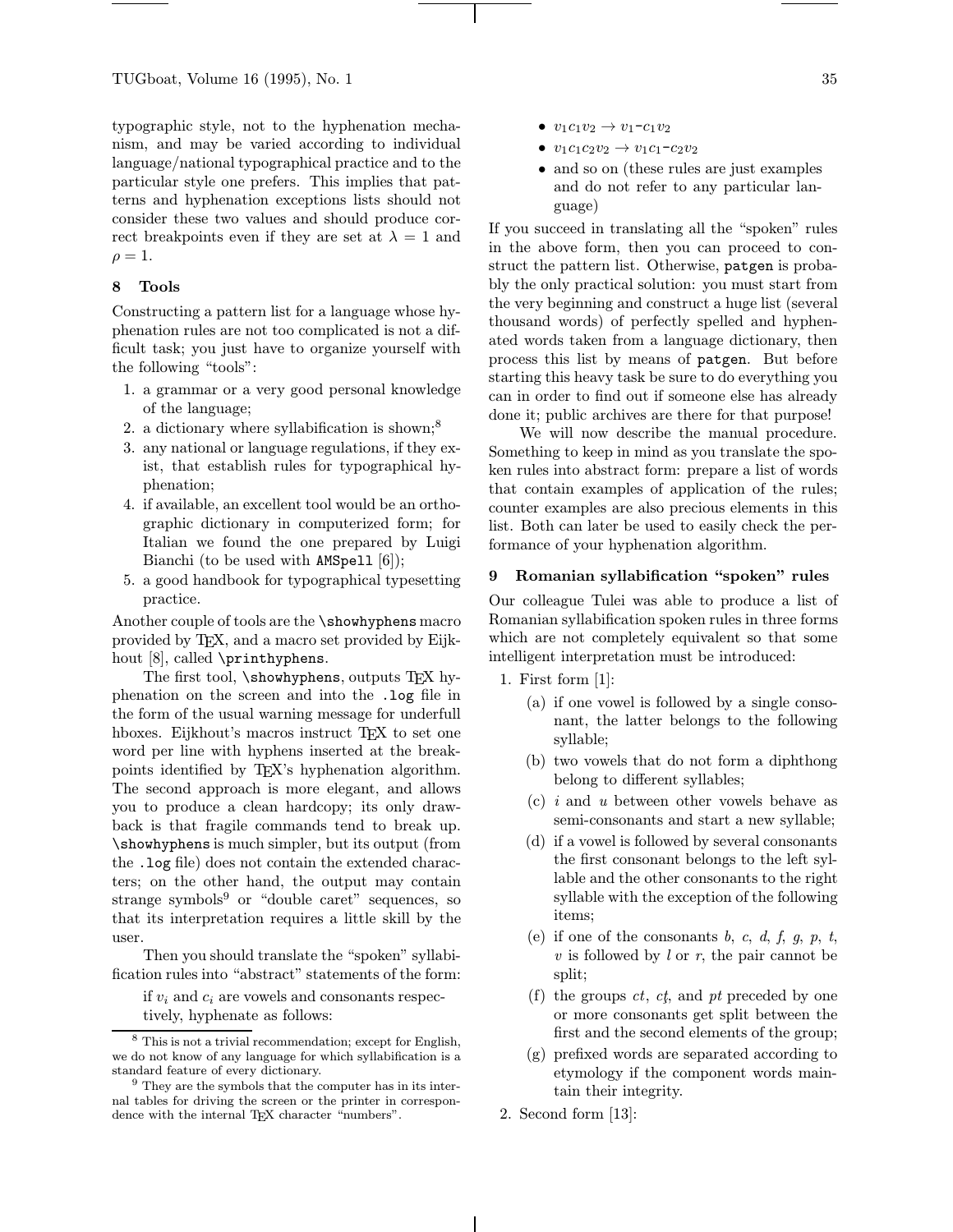- (a) a single consonant between two vowels belongs to the second syllable;
- (b) two consonants between two vowels are separated unless the second is an l or an  $r$ :
- (c) three or more consonants between two vowels are divided so as to leave one or two consonants with the second syllable, the latter case occurring when the last consonant is  $l$  or  $r$ ;
- (d) vowels forming a hiatus are divided;
- (e) prefixed words are divided according to their etymology.
- 3. Third form [5]:
	- (a) vowels forming a hiatus are divided;
	- (b) a single consonant between two vowels belongs to the second syllable; for the application of this rule the digraphs ch and gh are considered a single consonant, as are digraphs imported from other languages which are not "regular" in Romanian words, such as, for example, sh;
	- (c) two consonants are divided unless an l or an  $r$  follows one of the consonants  $b, c, d$ , f, g, h, p, t, v;
	- (d) three consonants are divided after the first one if the group ends with l or  $r$ ; otherwise, they are divided after the second consonant. The "regular" Romanian consonant triplets of the latter group are: lpt, mpt, mpt, ncs, nct, nct, ndv, rct, rtf, stm;
	- (e) four or five consecutive consonants are divided after the first one, except in adapted words and neologisms.

For rule 3e the underlying concept seems to be that division must take place where the second syllable can be pronounced by a normal Romanian speaker. In other words, the second syllable must start with the longest set of consonants that can be found at the beginning of other Romanian words. The correct division is therefore ang-strom, not an-gstrom because there is no Romanian word starting with gstr, but there are plenty starting with str.

Another remark: among the grammars examined, none considers the group ngv that appears in at least one word that is linguistically important: lingvistic. By analogy with the previous remark, since no Romanian word starts with  $qv$ , we have decided to adopt the division ng-v.

The *cratima* or *liniută de unire* (intra-word dash or hyphen) is used to connect most compound words, but it is also used to mark vocalic elision, much as

| Consonants:      | b, c, d, f, g, h, j, k, l, m, n, p, r, |
|------------------|----------------------------------------|
|                  | s, $s, t, t, v, x, z$                  |
| Vowels:          | a, â, ă, e, i, î, o, u                 |
| Special letters: | q, w, y                                |

Table 1: Classification of Romanian letters

French and English use an apostrophe. This is a minor problem because TEX hyphenates words containing the intra-word dash or hyphen only in correspondence with the hyphen character; in the case where the *cratima* is used for marking vocalic elision there should be no line break.

### 10 Romanian "abstract" rules

Let us put the Romanian spoken rules into abstract form. As usual, let  $c_i$  be the consonants,  $l_i$  the liquid consonants l or r,  $v_i$  the vowels in general,  $o_i$  the vowels belonging to the set  $\{a, \hat{a}, \check{a}, e, o\}$ , and x is a specific letter  $(x \text{ in this example})$ . This yields the following abstract rules:

$$
v_1c_1v_2 \rightarrow v_1-c_1v_2 \tag{1}
$$

if 
$$
c_1 \in \{l_i\}
$$
 and  $c_2 \notin \{l_i\}$  then

$$
v_1c_2c_1v_2 \rightarrow v_1-c_2c_1v_2 \qquad (2)
$$

$$
v_1c_3c_2c_1v_2 \rightarrow v_1c_3-c_2c_1v_2 \tag{3}
$$
else

 $v_1c_2c_1v_2 \rightarrow v_1c_2-c_1v_2$  (4)

if 
$$
c_2c_1 = \text{ct}
$$
 or  
\n $c_2c_1 = \text{ct}$  or  
\n $c_2c_1 = \text{pt}$  or

$$
c_2c_1 = \mathbf{p}\mathbf{t}
$$
 then

$$
v_1c_3c_2c_1v_2 \rightarrow v_1c_3c_2-c_1v_2 \tag{5}
$$
else

 $v_1c_3c_2c_1v_2 \rightarrow v_1c_3-c_2c_1v_2$  (6)

$$
v_1c_4c_3c_2c_1v_2 \to v_1c_4-c_3c_2c_1v_2 \tag{7}
$$

 $v_1c_5c_4c_3c_2c_1v_2 \rightarrow v_1c_5c_4-c_3c_2c_1v_2$  (8)

end if end if

if 
$$
v_1 = v_2
$$
 then

 $v_1v_2 \rightarrow v_1-v_2$  (9)

else if 
$$
v_1 = \mathbf{i}
$$
 or  $v_1 = \mathbf{u}$  then

$$
o_1v_1o_2 \rightarrow o_1-v_1o_2 \qquad (10)
$$

end if

In order to apply the above rules it is necessary to define the sets of vowels and consonants; in Romanian we have the situation summarized in Table 1. The letters  $q$ ,  $w$ , and  $y$  are classified as special because they appear only in words not strictly Romanian, that is imported or adapted from foreign languages; in order to hyphenate at least some of these imported words, such letters will be included in the patterns. Furthermore the digraphs  $ch, gh$ ,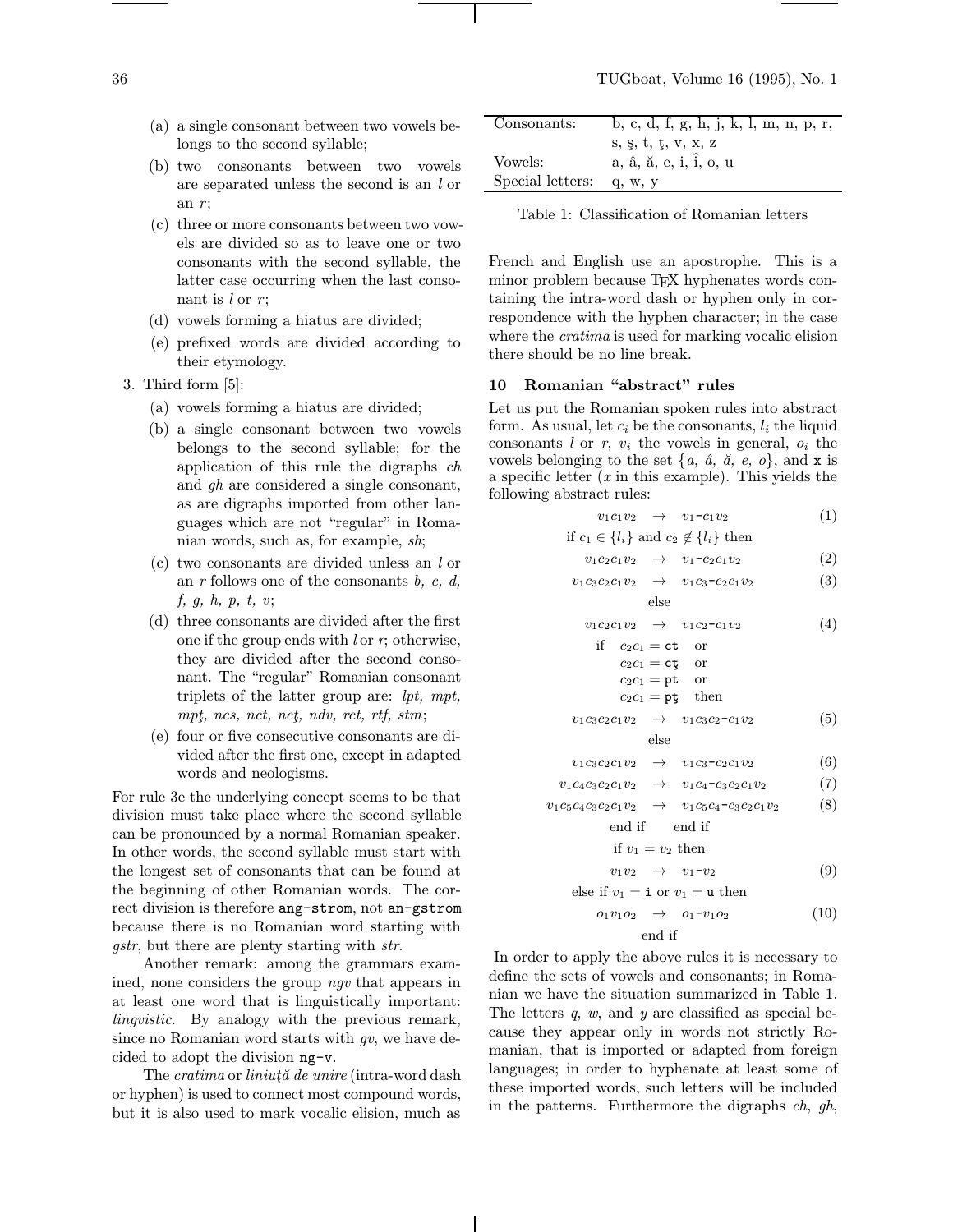sh, and the like, that are not listed in Table 1, must be counted as a single consonant.

We considered hiati, diphthongs and triphthongs only to a limited extent. Romanian is very rich in diphthongs and triphthongs, but the same couples or triplets of vowels may be indivisible or form a hiatus in different words, or in the conjugation or declination of the same word they might play a different rôle and become divisible when they used not to be —and vice versa. Since it is so difficult to classify pairs or triplets of vowels as diphthongs or triphthongs, the best thing to do is not to divide them at all, except when rules 9–10 are applicable. Furthermore, let us remember the typographic point of view of avoiding line breaks within a vocalic group.

### 11 Romanian patterns

With Romanian, as with other languages where the rules refer to vowels and consonants, it is necessary to establish if the former or the latter play a more important rôle in hyphenation. If we exclude the division of vocalic clusters (except when rule 10 applies), there is no doubt that consonants are the discriminating elements, so that patterns may be built focusing on consonants.

When we want to apply rules 1–10, we must not implement the patterns by making all the combinations of letters implied by such rules. We would otherwise create a set of patterns that would be unnecessarily large, because it would contain combinations that never occur in the real language.

Furthermore we use the smallest weight-digits available, remembering that 0 is also implicitly used when we do not write anything. So we start with omitting all vowels, unless specifically required, and start producing the following patterns that should take care af all single intervocalic consonants, and all single consonants at the beginning and ending of words:

```
1b 1c 1d 1f 1g 1h 1j 1k 1l 1m 1n 1p 1q 1r
1s 1¸s 1t 1t¸ 1v 1x 1z
.b2 .c2 .d2 .f2 .g2 .h2 .j2 .k2 .m2 .p2
.s2 .¸s .t2 .t¸ .v2 .z2
2b. 2c. 2d. 2f. 2g. 2h. 2j. 2k. 2l.
2m. 2n. 2p. 2r. 4s. 2ş. 4t. 2v. 2x.
2z.
```
Now we consider the l and r rules starting with statement 2; in passing, we also add the digraphs ch and gh, the digraph sh that appears so often in foreign words, and the group tz that appears in several adapted technical words:

c2h g2h s2h t2z

# b2l c2l d2l f2l g2l h2l k2l p2l t2l v2l b2r c2r d2r f2r g2r h2r k2r p2r t2r v2r

Next, we allow word division between other consonants, inhibiting word division before the first one of the pair; as well, we introduce some patterns for dealing with the special letters  $w$  and  $y$ .

2bc 2bd 2bj 2bm 2bn 2bp 2bs b3s2t 2bt 2bt¸ 2bv 2cc 2cd 2ck 2cm 2cn 2cs 2ct 2ct¸ 2cv 2cz 2dg 2dh 2dj 2dk 2dm 2dq 2ds 2dv 2dw 2fn 2fs 2ft 2gd 2gm 2gn 2gt 2g3s2 2gv 2gz 2jm 2hn 2lb 2lc 2ld 2lf 2lg 2lj 2lk 2lm 2ln 2lp 2lq 2lr 2ls 2lt 2lt¸ 2lv 2lz 2mb 2mf 2mk 2ml 2mn 2mp 2m3s2 2mt¸ 2nb 2nc 2nd n3d2v 2nf 2ng 2nj 2nl 2nm 2nn 2nq 2nr 2ns n3s2a. n3s2a n3s2e n3s2i n3s2o n3s2cr n3s2f ns3h n3s2pl n3s2pr n3s2t 2ns n3s2c n3s2t 2nt 2nt 2nv 2nz n3z2dr 2pc 2pn 2ps 2pt 2pt¸ 2rb 2rc 2rd 2rf 2rg 2rh 2rj 2rk 2rl 2rm 2rn 2rp 2rq 2rr 2rs r3s2t 2r¸s 2rt 2rt¸ 2rv 2rx 2rz 2sb 2sc 2sd 2sf 2sg 2sj 2sk 2sl 2sm 2sn 2sp 2sq 2sr 2ss 2st 2sv 2sz 2¸sn 2¸st 2tb 2tc 2td 2tf 2tg 2tm 2tn 2tp 2ts 2tt 2tv 2tw 2vn 1w wa2r 2xc 2xm 2xp 2xt 1y 2yb 2yl 2ym 2yn 2yr 2ys 2zb 2zc 2zd 2zf 2zg 2zl 2zm 2zn 2zp 2zr 2zs 2zt 2zv

Some of the patterns have a non-repetitive look in order to take care of rules 6, 7 and 8; for example n3s2t overrides 2st so that a word like *monstru* can be hyphenated correctly as mon-stru. With just the "regular" pattern 2ns, the hyphenation would have been mons-tru.

Finally, we introduce the patterns that involve vowels; in particular, we inhibit hyphenation when the last syllable (and the whole word altogether) ends with an  $i$ . This is useful because the final  $i$ is almost mute in the endings of some masculine non-articulated nouns and adjectives, and in such cases line breaks are not allowed [7]. But since TEX does not know anything about the language, we take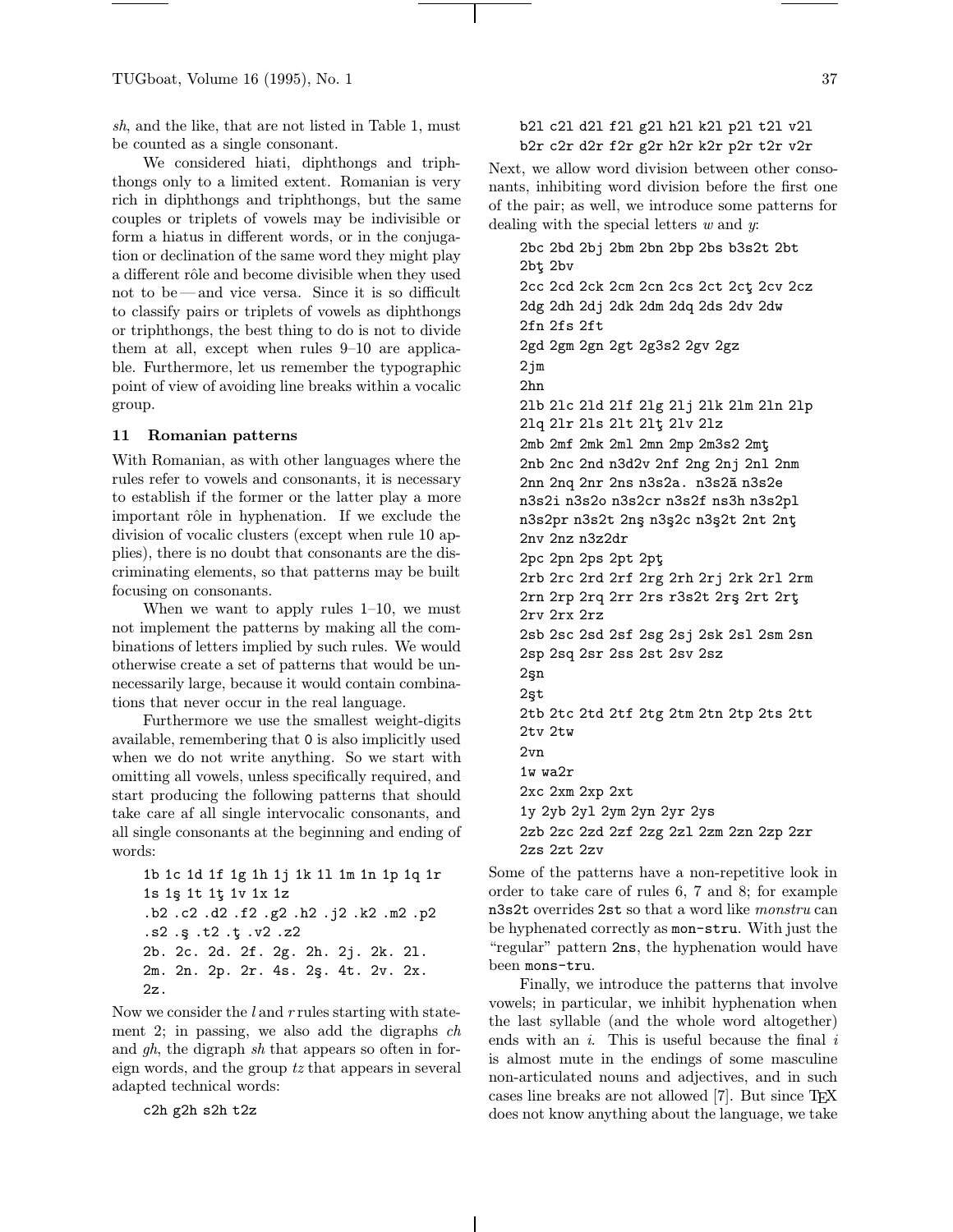a conservative approach and inhibit division before any ending syllable terminated with an i.

```
a1ia a1a a1ia a1ie a1io ă1ie ă1oa â1ia
e1e e1ia i1i i2ii. 2i. o1o o1ua o1uă
u1u u1ia u1al. u1os. u1ism u1ist u1işt
2bi. 2ci. 2di. 2fi. 2gi. 2li. 2mi.
2ni. 2pi. 2ri. 2si. 2si. 2ti. 2tri.
2ţi. 2vi. 2zi.
```
Eventually we add a few patterns that work with some prefixes:

```
.ante1 .anti1
.contra1
.de3s2cri
.de2z1aco.de2z1amă.de2z1apro
.de2z1avan .de2z1infec .de2z1ord
.i2n1ad .i2n1am .i2n1of .i2n1ăsp
.^i2n1ad .^i2n3s2 .^in3¸s2
.ne1a .ne1^i .nema2i3 .ne3s2ta
.re1ac .re1^i
.su2b1ord .su2b3r
.supra1
.tran2s1 .tran4s3pl .tran4s3f
```
# 12 Tests and conclusion

We were able to obtain a small pattern file containing  $350$  patterns<sup>10</sup> and requiring 31 ops. This pattern set is much simpler than that mentioned in Sojka and Ševeček, and the results are simpler too. However, although the ratio between the number of patterns cited by these two authors and our set is approximately 12, our results are not 12 times poorer. It might be interesting to test them on a large set of Romanian words in order to compare the differences. As for our experience, we used these patterns to typeset a large number of Romanian documents but never experienced an incorrect line break.

Using Eijkhout's \printhyphens macro, we can verify what we got: feeding this macro some test words<sup>11</sup> we get the following:

| a-do-les-cen-ti-lor | in-dus-triei        |
|---------------------|---------------------|
| a-pro-band          | in-e-gal            |
| ba-ia               | jert-fa             |
| Bu-cu-resti         | mon-stru            |
| con-struc-tor       | post-de-cem-bris-ta |
| dum-ne-zeu          | vre-mea             |
| drep-tu-lui         | Wa-shing-to-nu-lui  |
| dez-a-van-ta-jul    | watt-me-tru         |
| $fa$ -shul          |                     |

 $10$  One pattern not mentioned here is 2-2, which makes it possible to distinguish between the cratima (referred to in section 9) and the hyphen character, by using appropriate category codes.

Let us point out that with the help of such tools one can verify both the validity of the pattern set and if any patterns are missing. For example, if a word turns out to have incorrect hyphen points, it is possible to find out why:—wrong patterns? missing patterns? wrong weights?—and to proceed with corrections. This is how we discovered that we had originally missed the pattern 2tt, which refers to a double consonant not present in "normal" Romanian; in fact, without this pattern, wattmetru gets hyphenated as wa-tt-me-tru, which is obviously wrong since it has a word fragment without vowels. Similar situations can be easily spotted by means of the word list that had been prepared together with the patterns, as suggested above. With the help of a dictionary it is possible to spot unusual or doubtful words, include them in the test word list, and find out if they get hyphenated correctly.

A few concluding remarks. Romanian is not particularly easy nor particularly difficult to hyphenate. If one gives up the possibility of TEX doing the whole task of separating the prefixes, and is willing to using "- or similar macros for inserting discretionary soft breaks in the prefixed words, the pattern file one gets is of very modest size although it produces correct hyphenation in most circumstances. Such a small file is compatible with the memory limitations of small implementations of TEX the program;  $(E)$ TFX can be initialized with several hyphenation patterns at the same time, allowing the user to create a multilanguage tool that allows him/ her to typeset texts in several languages without the need for changing software when passing from one language to another.

#### Acknowledgments

We would like to thank the precious cooperation of Mihai Lazarescu and Janetta Mereuta who helped very much with the queries and discussions on the Internet and with the creation of a test word list with normal and unusual Romanian words.

### References

- [1] A.V., *Indreptar ortografic*, *ortoepic si de* punctuatie, București, 1971 (ed. III-a).
- [2] Beccari C., "Computer Aided Hyphenation for Italian and Modern Latin", TUGboat 13(1):23– 33, April 1992.
- [3] Beccari C., "Configuring T<sub>F</sub>X or L<sup>AT</sup>F<sub>X</sub> for typesetting in several languages", TUGboat 16(1):18–30, March 1995.
- [4] Beeton B., "Hyphenation Exception Log", TUGboat 13(4):452–457, December 1992.

<sup>&</sup>lt;sup>11</sup> For testing purposes, we set  $\lambda = 1$  and  $\rho = 1$ ; in normal Romanian typesetting, it is better to set  $\lambda = 2$  and  $\rho = 2$ .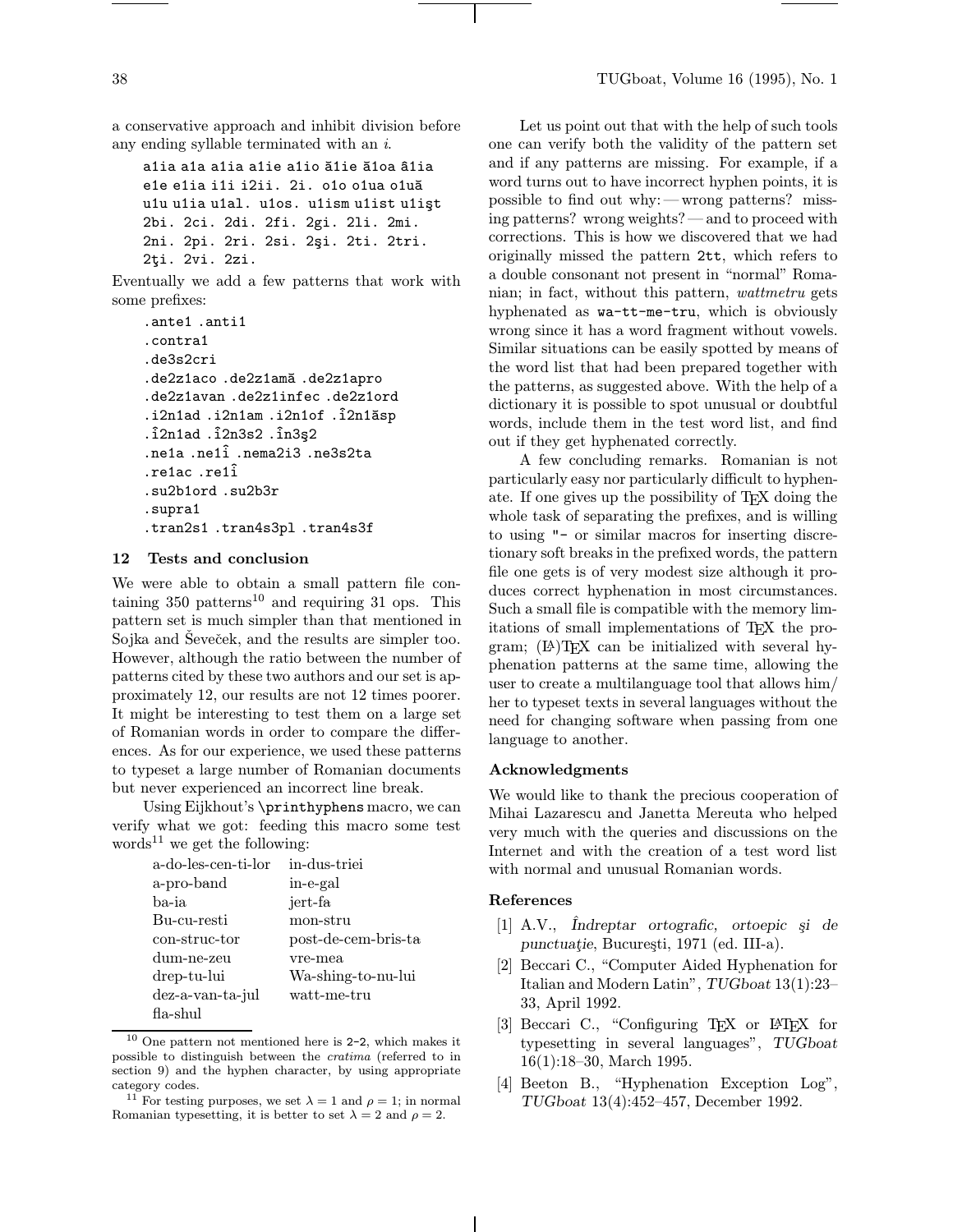TUGboat, Volume 16 (1995), No. 1 39

- [5] Beldescu G., Ortografia actuala a limbii române, București: Editura Științifică și Enciclopedica, 1985.
- [6] Bianchi L., italian.zip. [Includes the complete set of tools for checking correct Italian spelling in ASCII and  $(E)$ TEX compuscripts; available from ftp.yorku.ca or contacting directly L. Bianchi at lbianchi@sol.yorku.ca.]
- [7] Breban V., Bojan M., Comșulea E., Negomineanu D., Şerban V., Teiuş S., Limba română corectă, București: Editura Științifică, 1973.
- [8] Eijkhout V., "The bag of tricks", TUGboat 14(4):424, December 1993.
- [9] Ferguson M., frhyph.tex, frhyph7.tex, frhyph8.tex. [Hyphenation pattern files available from the CTAN archives in the directory /tex-archive/languages/french.]
- [10] Knuth D.E., The T<sub>E</sub>Xbook, Reading Mass.: Addison-Wesley, 1990.
- [11] Pusztai A. and Ardelean Gh.,  $\cancel{B T} \cancel{F} X$ , Ghid de utilizare, București: Editura Tehnică, 1994.
- [12] Sojka P., Ševeček P., "Hyphenation in TFX — Quo Vadis?", Proceedings of the Eighth European TEX Conference (Sept. 26–30, 1994, Gdańsk, Poland), 59–68.
- [13] Zamsa E., Limba română, recapitulari și exerciții, București: Editura Științifică, 1991.

### Appendix

#### Useful shorthand macros

Although Table 1 shows that just five diacriticized characters appear in the Romanian alphabet, the language makes frequent use of these characters, so that the ASCII source .tex file is filled with sequences such as  $\u{a}, \^a, \^{\iota}, \c{s}, \c{t}$ (and their uppercase counterparts), to the point where the source file is almost unreadable. A single word may contain several such characters, as for example  $\hat{t}\hat{s}$ nitur $\hat{a}$ ,  $\c{t}\hat{\i}$ (i}\c{s}nitur $\u{a}$ , that contains four of them, so that to key in the source file is quite error prone, and finding and correcting possible errors turns out to be quite difficult.

If you have a Romanian keyboard, you can easily map the input Romanian characters (with internal code higher than 127) to the appropriate sequences: on the screen the text appears without backslashes and braces, but if you have to send your file to somebody else on some computer network global substitutions have to be made to put back the cumbersome sequences.

Another approach would be to make some character active and then define it in a suitable way, so that you may read your source file with a minimum of extra characters interspersed.

German and Dutch users, who have similar problems, have chosen the double quote "; nothing prevents us from doing the same for Romanian, but the double quote is used so many times explicitly or behind the scenes by TEX, especially for representing internal codes in hexadecimal notation, that we prefer another, more "innocent" character—the exclamation mark !.

A LATEX guide has been published recently in Romania [11], where the apostrophe sign has been made active and defined in such a way as to save a lot of keystrokes while keying in the source text. We wonder if the authors actually used the macros they suggest on page 109 of their guide because the \newcommand command cannot (ordinarily) operate on active caracters, but only on control words they probably used a regular \def command. Several other T<sub>EX</sub> users around Romania<sup>12</sup> who answered our questions on the Internet revealed that they are using definitions similar to the ones published in the Romanian LATEX guide. But the same criticism remains: the apostrophe is used internally by the plain and LATEX format files for identifying octal numbers, and it becomes really difficult to create correct definitions so that character "activity" does not interfere with octal notation.

Therefore we will stick with our choice of the exclamation mark, but what we state here can be applied to any other "innocent" character. If you use babel, then you should add the exclamation mark to the special T<sub>E</sub>X characters and provide an argument to \extrasromanian such as, for example:

```
\addto\extrasromanian{%
  \babel@add@special\!}
\addto\extrasromanian{%
  \babel@remove@special\!}
\addto\extrasromanian{%
  \babel@savevariable{\catcode'\!}%
  \catcode'\!\active}
```
In the style file there must be a statement that memorizes the meaning of ! before changing catcode:

#### \let\@xcl@@=!

and a set of definitions for the active exclamation mark:

\begingroup \catcode'\!=13 \gdef!{\protect\p@xcl@} \endgroup

<sup>12</sup> They are too numerous to be cited here, but we take this opportunity to thank them warmly.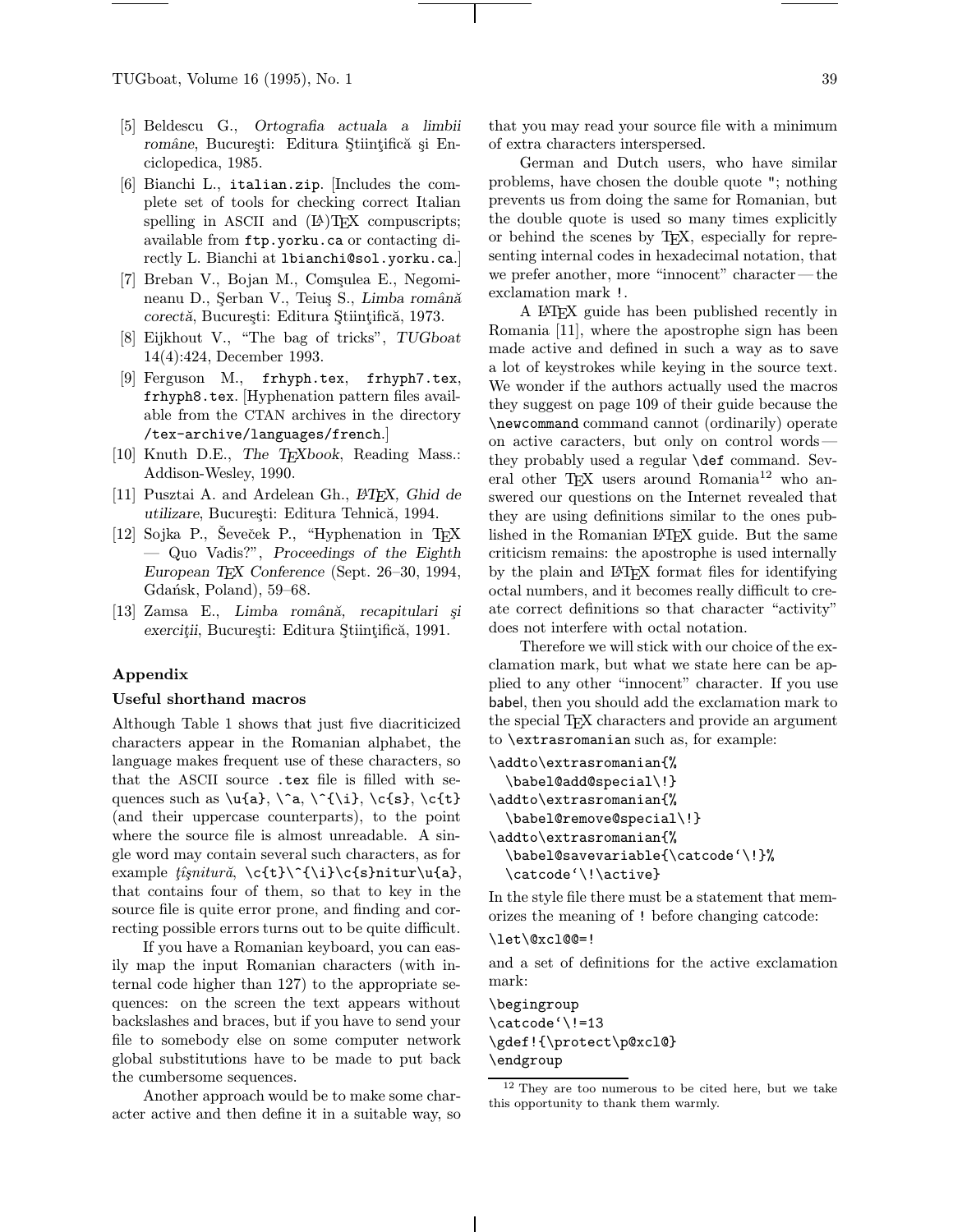Some macros must be defined in order to test if what follows the exclamation mark is a non-expandable token (i.e. a character token or a primitive T<sub>E</sub>X command), or has an expansion:

```
\def\@Macro@Meaning#1->#2?{%
             \def\@Expansion{#2}}
%
\def\TestMacro#1#2#3{%
    \expandafter
      \@Macro@Meaning\meaning#1->?%
    \ifx\@Expansion\empty
      \def\@Action{#3}%
    \else
      \def\@Action{#2}%
    \fi
    \@Action}
```
More definitions are needed, and the apparently tortuous path followed before arriving at the desired goal is due to the necessity of making such macros robust, so that they do not break apart when they appear in moving arguments, such as when writing to auxiliary files for cross-reference purposes or for preparing indices or tables of contents.

```
\def\p@xcl@{\ifmmode
             \@xcl@@
          \else
              \expandafter\ExCl
          \fi}
%
\def\ExCl{\futurelet\eXcl\exCl}
%
\def\excL{\Excl{}}
%
\def\exCl{\TestMacro\eXcl{\excL}{%
          \ifcat\eXcl a%
              \let\eXcL\Excl
          \else
             \ifcat\eXcl "%
                 \let\eXcL\Excl
              \else
                 \let\eXcL\excL
              \fi
          \fi
          \eXcL}}
Finally the definitions we were aiming at:
\def\Excl#1{\expandafter
\ifx\csname @xcl@#1\endcsname \relax
    \@xcl@@\space #1%
\else
    \csname @xcl@#1\endcsname
\fi}
%
\def\hz{\nobreak\hskip\z@}
```

| !a  | ă | ! A |               |
|-----|---|-----|---------------|
| !i  | î | !Ι  | Î             |
| !s  | ş | !S  | $rac{S}{T}$   |
| !t  | ţ | !T  | ′‡            |
| ! ⊔ | I | ŢΠ  | $\vec{\cdot}$ |
|     |   | ı   |               |
|     |   |     |               |

Table 2: Sequences obtained with the active exclamation mark and their results. In math mode the exclamation mark preserves its meaning.

# %

\expandafter \def\csname @xcl@a\endcsname{\u{a}} \expandafter \def\csname @xcl@A\endcsname{\u{A}} \expandafter \def\csname @xcl@s\endcsname{\c{s}} \expandafter \def\csname @xcl@S\endcsname{\c{S}} \expandafter \def\csname @xcl@t\endcsname{\c{t}} \expandafter \def\csname @xcl@T\endcsname{\c{T}} \expandafter \def\csname @xcl@i\endcsname{\^{\i}} \expandafter \def\csname @xcl@I\endcsname{\^I} \expandafter \def\csname @xcl@"\endcsname{^^12} \expandafter \def\csname @xcl@-\endcsname{\char"7F} \expandafter \def\csname @xcl@|\endcsname{\hz\-\hz}

When you select the Romanian language the exclamation mark becomes active and you get the shorthand notations summarized in Table 2. The last line of this table requires some additional comment.

- 1. The sequence !| produces a discretionary break that does not inhibit hyphenation in the rest of the word, and is useful for marking the boundary between a prefix and a word stem. This sequence complements the regular TEX sequence \- that inserts a discretionary break but inhibits hyphenation in the rest of the word.
- 2. The sequence !- produces the short dash that is used for connecting compound words (quite rare in Romanian); it inserts the \hyphenchar that TFX treats in a special way for what concerns line breaking. In fact, when this character appears, TEX breaks the line, if necessary, only after the short dash.